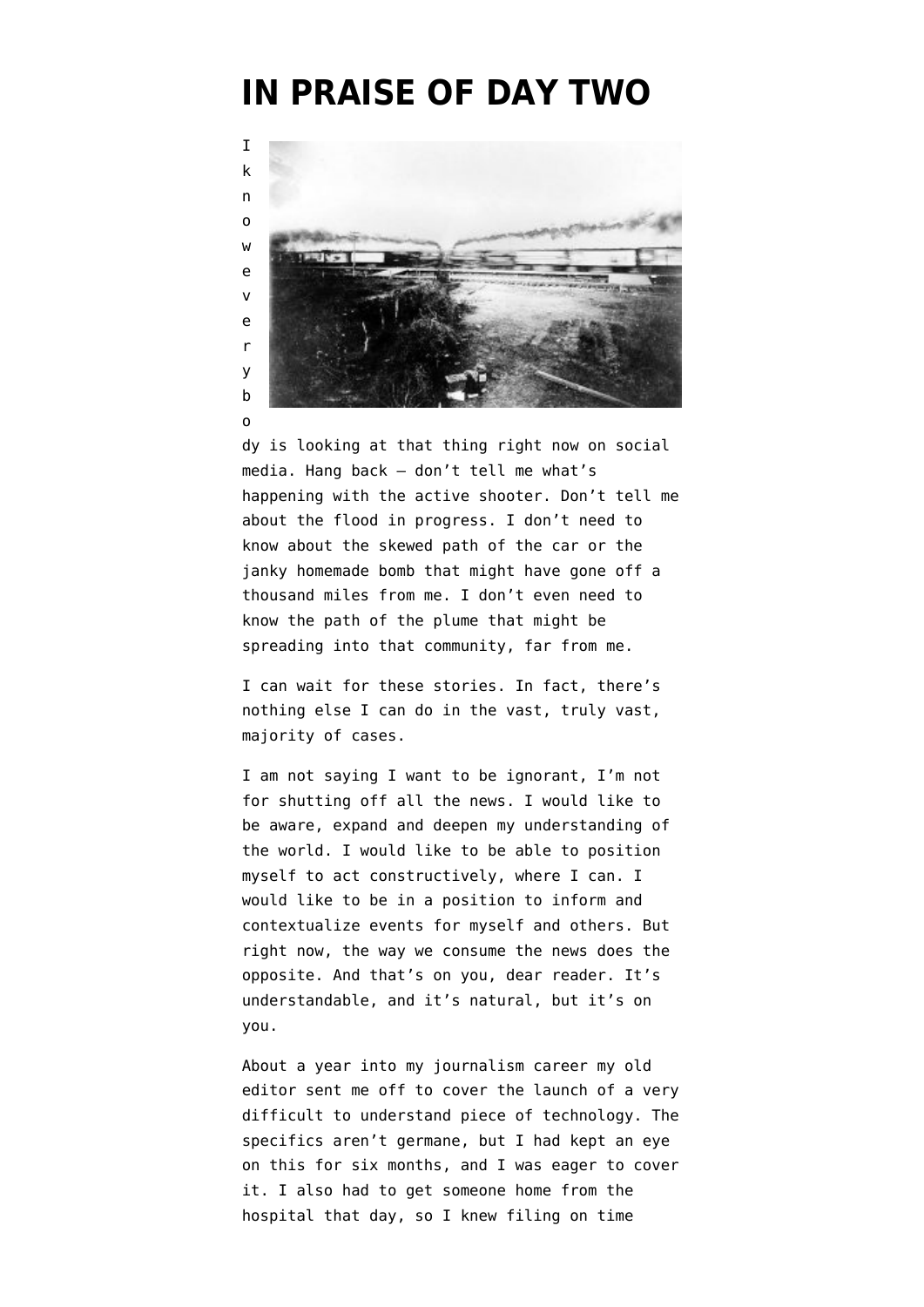wasn't going to be easy. Still, I made the event, and hung around doing on and off the record interviews, looking at how everyone from schools to defense contractors were thinking about using this tech. I never got to publish my story. I was too late to file and my frustrated editor said we'd turn it into a day two story. We ran a wire story instead of mine. When I got up the next morning and read through everyone else's coverage, I felt mightily vindicated. Nearly everyone had misunderstood the tech, just about every story was wrong. The ones that weren't were just uninformative. I went and triumphantly pointed this out to my editor, and he said something that would shape my career ever after: "It doesn't matter if you're right, if no one reads you."

It was true, and it hit me hard, harder than I think he realized. I could chase the scoop, I could evolve into the hot take, the fast and consolidated posts of tech news, with the occasional in-depth reporting as a reward for other work. But I was pretty sure I would not only be bad at all of those things, I would be miserable. But that was also the path to a staff job, benefits, something tangible for a resume. That was the career path, and I was on it.

I decided that if I couldn't write the first story, then I'd try to write the last. I turned down a contract and said I'd stick with piecework. I decided that I could write slow, and build a mutual trust with my readers: I will put in the work, and you will click the link, after you've waited, because you know I've put in the work.

This has gone remarkably well for my career. Maybe not in money, but in every other way. I did work that was defining, work that came back to me in other art and media, in forms I never expected. I got to bring a depth into my writing that I'm proud of. Some pieces took a few days, or weeks, and some, I've been working on for years.

Looking at this way of producing information for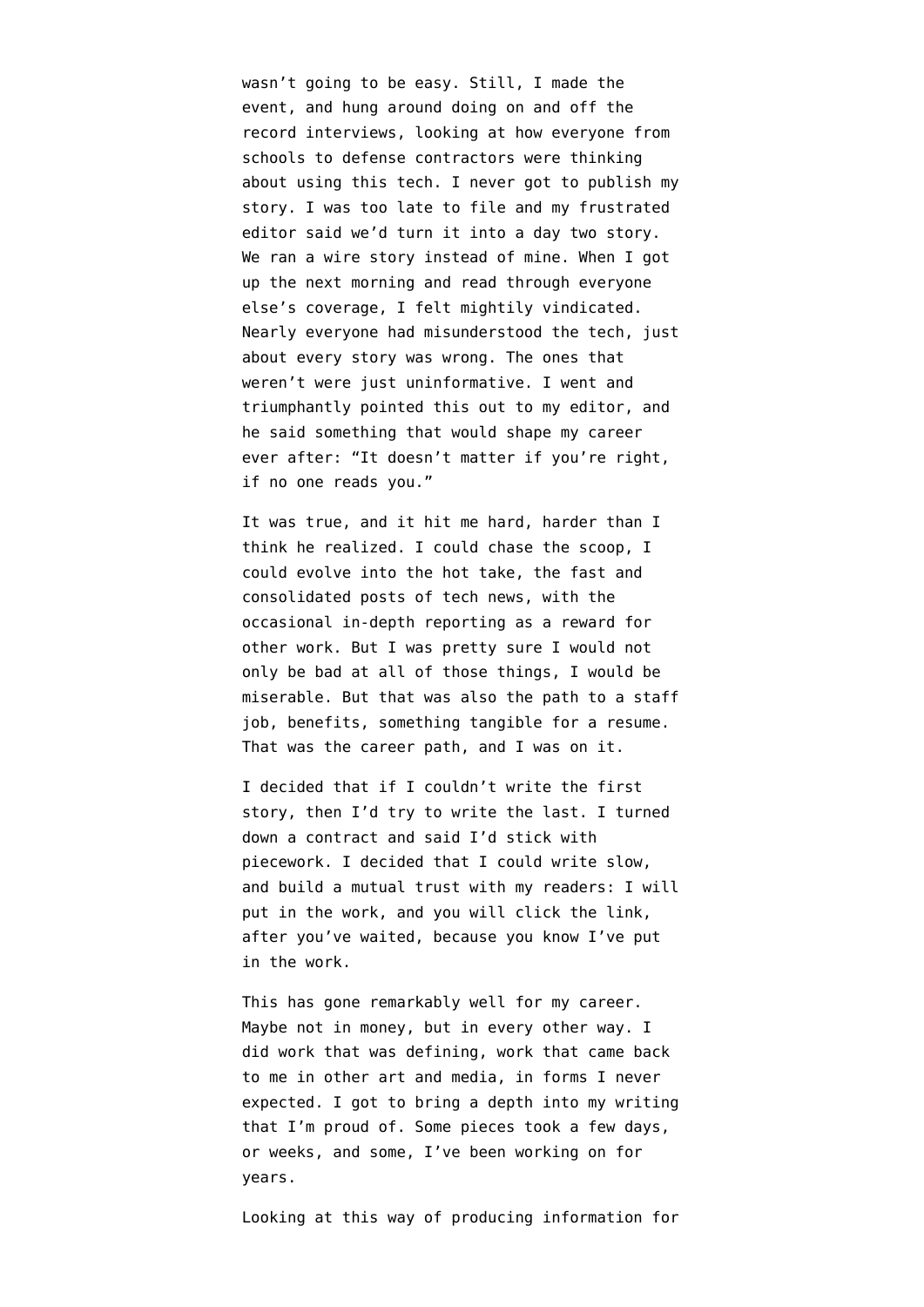you, and how much richer it's been, sent me back to thinking about how I consume information, back to thinking about that day two story that sent my career in such a different direction. Those stories were still all wrong, and that was a fucking product launch. If that was so bad, what the hell was happening with wars and disasters and complex geopolitics? It was pretty clear by the 2000s we were getting all those wrong too. It's only gotten worse from there. We all know it's a disaster, and surely it's Facebook's fault, but I saw this starting before Facebook was a thing. I saw this before I was a journalist—back in the days of cable news. Facebook made it worse, but only because we wanted them to make it worse.

Right now we are swamped in news that is ultravioletly hyperemotional. You can actually feel media fritzing out your nervous system, and it's not a metaphor. Media is an exhausting physical experience of fight or flight. I can watch and listen and read things delivered to me all day that make me feel like I'm dying, or like I want to die, from this quiet flat in this sedate neighborhood of Luxembourg\*. It switches up, changes from one life ending moment to the next, a constant feed of urgency and importance we are addicted to like junkies who never even got to chase a high.

We chase lows. Lows feel important. But are they? For the people on the scene, they certainly are. But news is rarely written for the people who are being directly affected by events. They're using direct and localized communications. The eviction, the hurricane, the shelter-in-place order, where your children are. The cancer diagnosis, the suicide, the kid who just OD'd. No one thinks you should read the news when these things are going on in your own life. You are the news, you are the statistic, but at the moment you're the only one allowed to prioritize for action rather than emotion.

When it's not about you, when you're not there, all you do is respond with emotion. Rarely does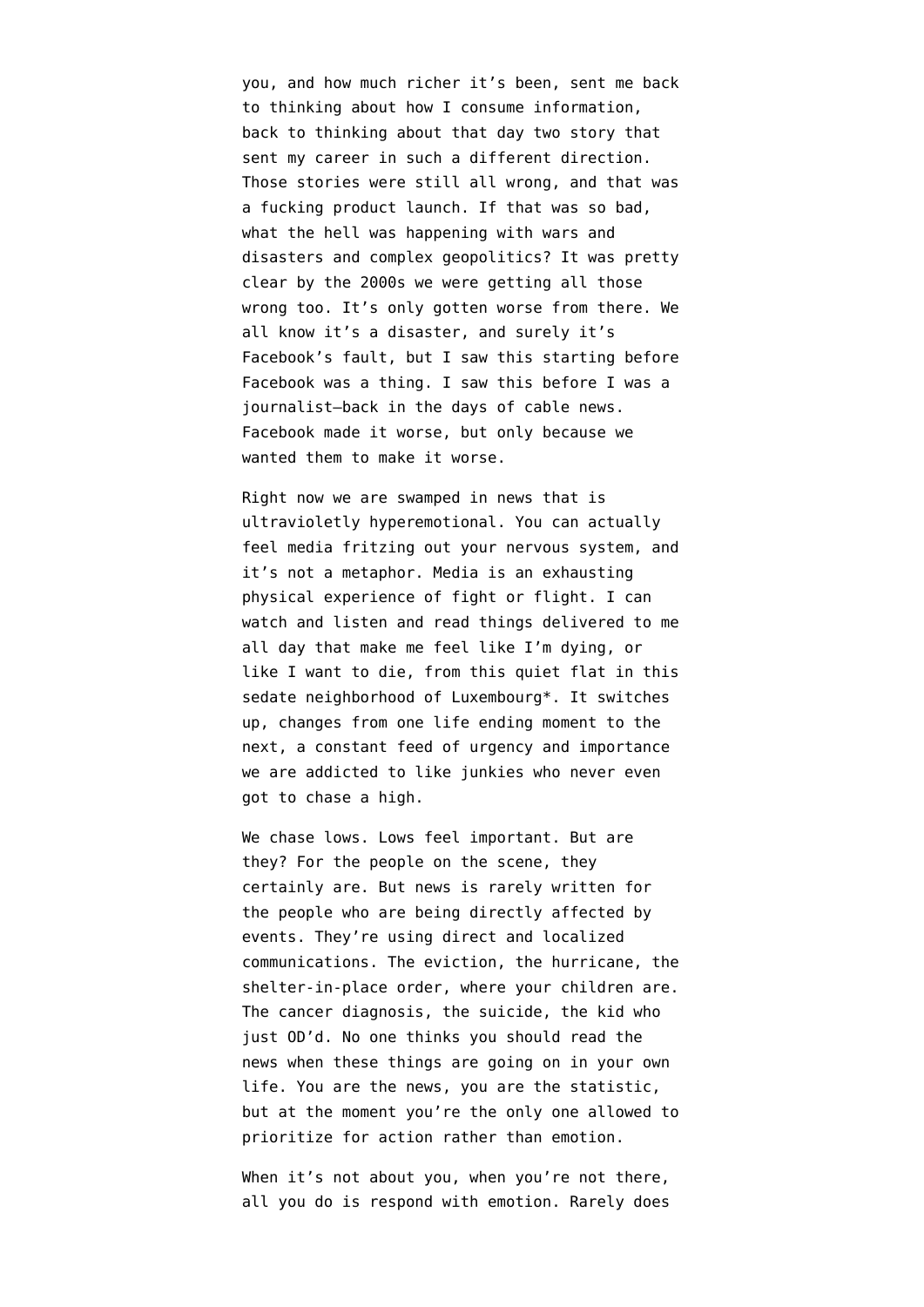our immediate emotional response help anyone, anywhere. Our informed awareness can help people, it can help the whole damn world, but there's little academically, and even less in recent global results, to show that grabbing emotions creates informed awareness that people act on productively.

Here's what I propose: Slow it down. If you're hundreds of miles away, and not trying to find your family, wait for Day Two. Look for stories with depth and context that may not stimulate you, make you want to run and smash things or rip out your wallet at once. Maybe even wait for that news source trying to write the last story, outlets like [Reveal](https://www.revealnews.org/) and [ProPublica](https://www.propublica.org/) are good for this. Consider the usefulness of you knowing something and where it fits into your ability to see the world and act before you decide to spend some of your precious time on Earth and limited mental space. Construct what you know out of quality information, don't just consume everything and try to make something meaningful out of it later. That's not your job. Let me, and my colleagues in the slow news business do our jobs, and give you something healthier for you, for us, for the whole damn planet. Day two stories, and the slow news they represent have always been what lets the body politic think and act like a better creature. It's also hard in this environment of constant urgency and heightened emotionality, and stress makes it worse. But when we slow it down, when we take responsibility for how we construct our knowledge, we don't make as many mistakes and we don't get played so easily by bad actors.

Day one is always feelings, and day one feels like the story you need. Day two is when we can start to get it right. Wait for day two. Wait for next week, wait for the story that needs you.

*\*All the neighborhoods of Luxembourg are sedate.*